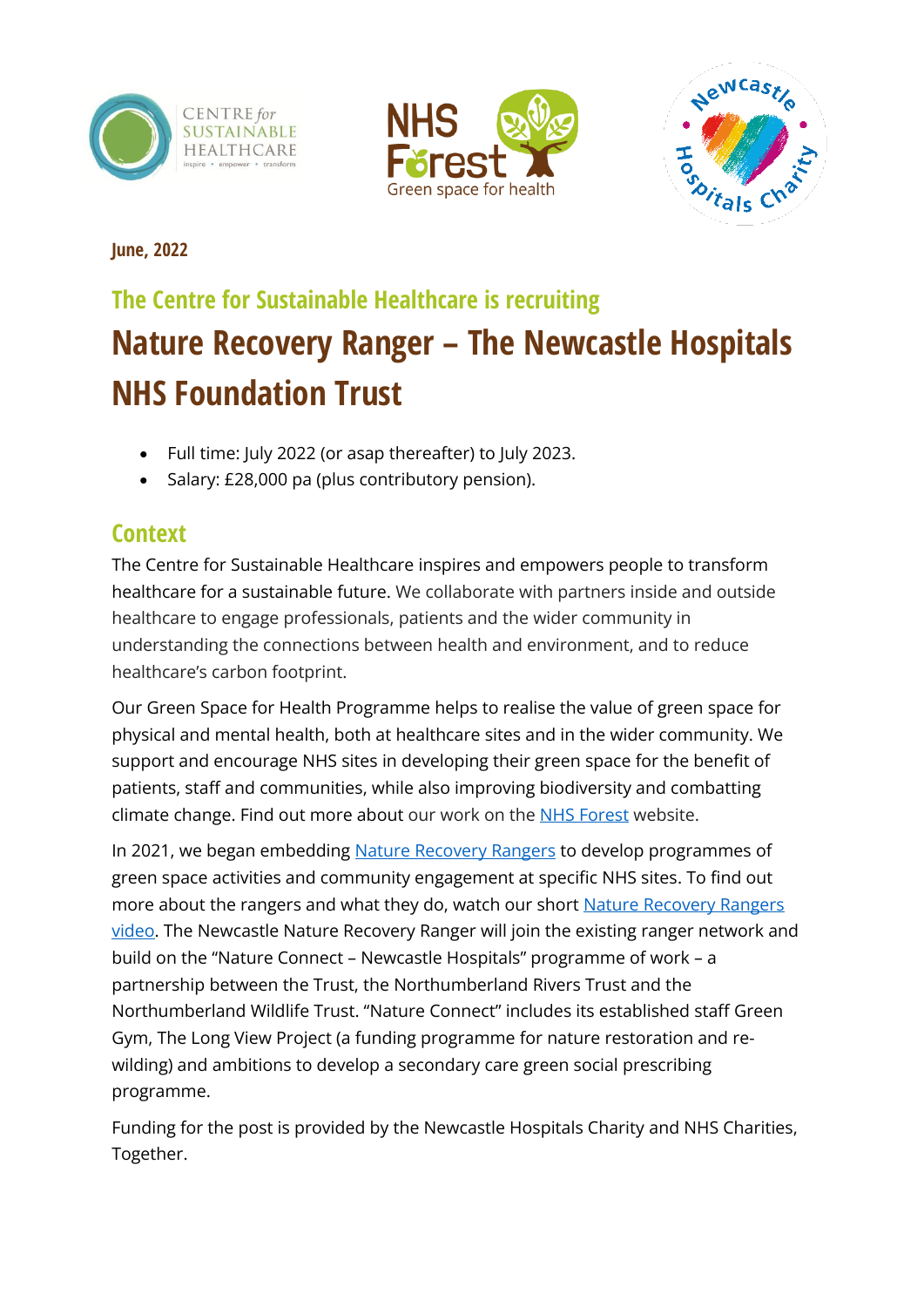#### **The role**

The appointed ranger will work with The Newcastle upon Tyne Hospitals NHS Foundation Trust to extend its bespoke programme of activities, on-site, in the vicinity of and distant to Trust sites. Activities will be designed to engage patients, health staff and local residents and may include managing food growing projects, supervising treeplanting with local residents, conducting habitat and species surveys, running community events to support biodiversity, for example through creation of 'hedgehog highways' and wildlife homes, and leading on other green space enhancements such as the creation of meadow areas, green on-site walking routes and pollinator-friendly planting schemes.

We are looking for an outdoor conservation professional, with excellent skills in community engagement. You will have a good background knowledge about wildlife and habitat management in the context of urban sites, practical technical and horticultural skills, and experience in the safe use of tools and machinery. You will be a passionate advocate for biodiversity and nature recovery and an engaging communicator, with the ability to manage and inspire volunteers and to involve them safely in a wide variety of exciting outdoor projects. You will be well organised and able to plan, promote and deliver a programme of on-site conservation-focused activities, in consultation with our NHS partners.

## **Job specification**

As a Nature Recovery Ranger your role is expected to include:

- 1. Working with the "Nature Connect" programme of The Newcastle upon Tyne Hospitals NHS Foundation Trust to devise a programme of nature engagement and nature recovery activities for the year.
- 2. Increasing the scope and frequency of the programme's nature activities for staff, including maintaining and publicising off-site events and establishing onsite and near-site activities during the working week together with relevant partners, to enhance access to the programme
- 3. Supporting initiation and development of the trust's secondary care green social prescribing programme, through the development and delivery of green space engagement activities for patients, in consultation with clinicians
- 4. Promoting the programme, as agreed, to attract participation from different communities, which may include patients, health staff, local residents and schools
- 5. Supporting on-site green space activities through the relevant Sustainable Healthcare in Newcastle (SHINE) working group
- 6. Supporting and functioning as an integral part of the wider Nature Connect Newcastle Hospitals programme, which uses themes of 'Place' and 'People' to foster human health and nature's recovery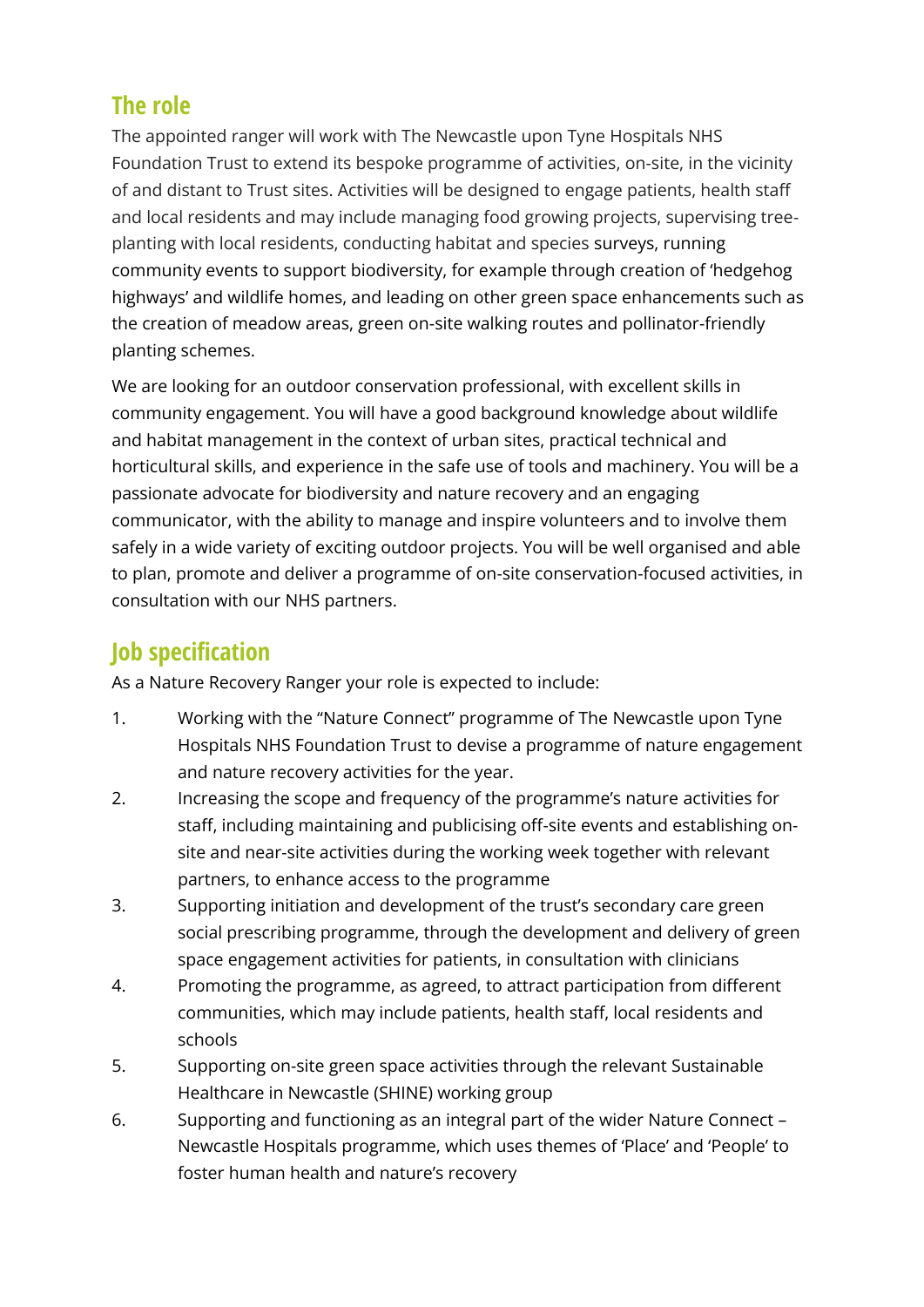- 7. Working on practical projects to implement green space enhancements to the site, for example, through tree planting, food growing, path clearance and other horticultural activities
- 8. Organising, carrying out and reporting on site biodiversity surveys as agreed with NHS partners and CSH
- 9. Managing all tools, materials and resources as needed by the programme activities
- 10. Taking responsibility for and operationalising health and safety arrangements, such as risk assessments, covid-19 related restrictions and protocols on the use of machinery, as agreed with NHS partners and CSH
- 11. Acting at all times in accordance with your responsibility to safeguard the health and wellbeing of children and vulnerable adults, and being willing to undergo a DBS check
- 12. Facilitating the monitoring and evaluation of the ranger programme, through the collection of data as directed by CSH.

## **Person specification**

We are looking for someone with the following skills and experience:

- 1. Experience in leading enjoyable environmental engagement activities with groups of participants
- 2. Experience in recruiting and managing volunteers
- 3. Experience in ensuring the safety of engagement activity participants
- 4. Background knowledge and understanding about wildlife and habitat management to inform the activities undertaken
- 5. Technical practical skills such as installing a bench or building raised beds
- 6. The ability and commitment to act as a passionate advocate for environmental conservation and its importance for physical and mental health, and to share this passion and explain to people why it is important
- 7. The initiative and ability to design a work programme that will engage participants from a range of groups both within the hospital and in the wider community
- 8. The ability to act as an ambassador for the programme, and to work with NHS partners to recruit participants, in a way which encourages diversity and social inclusion
- 9. The ability to work both independently and collaboratively, engaging well with both NHS partners and CSH team members
- 10. Understanding of initiatives to improve wellbeing
- 11. The ability to cope with working in an environment that can be emotionally charged
- 12. The ability to use tools and machinery such as chainsaws and brush cutters (please indicate your experience in using a range of equipment safely, and whether you have the technical certificates to demonstrate this)